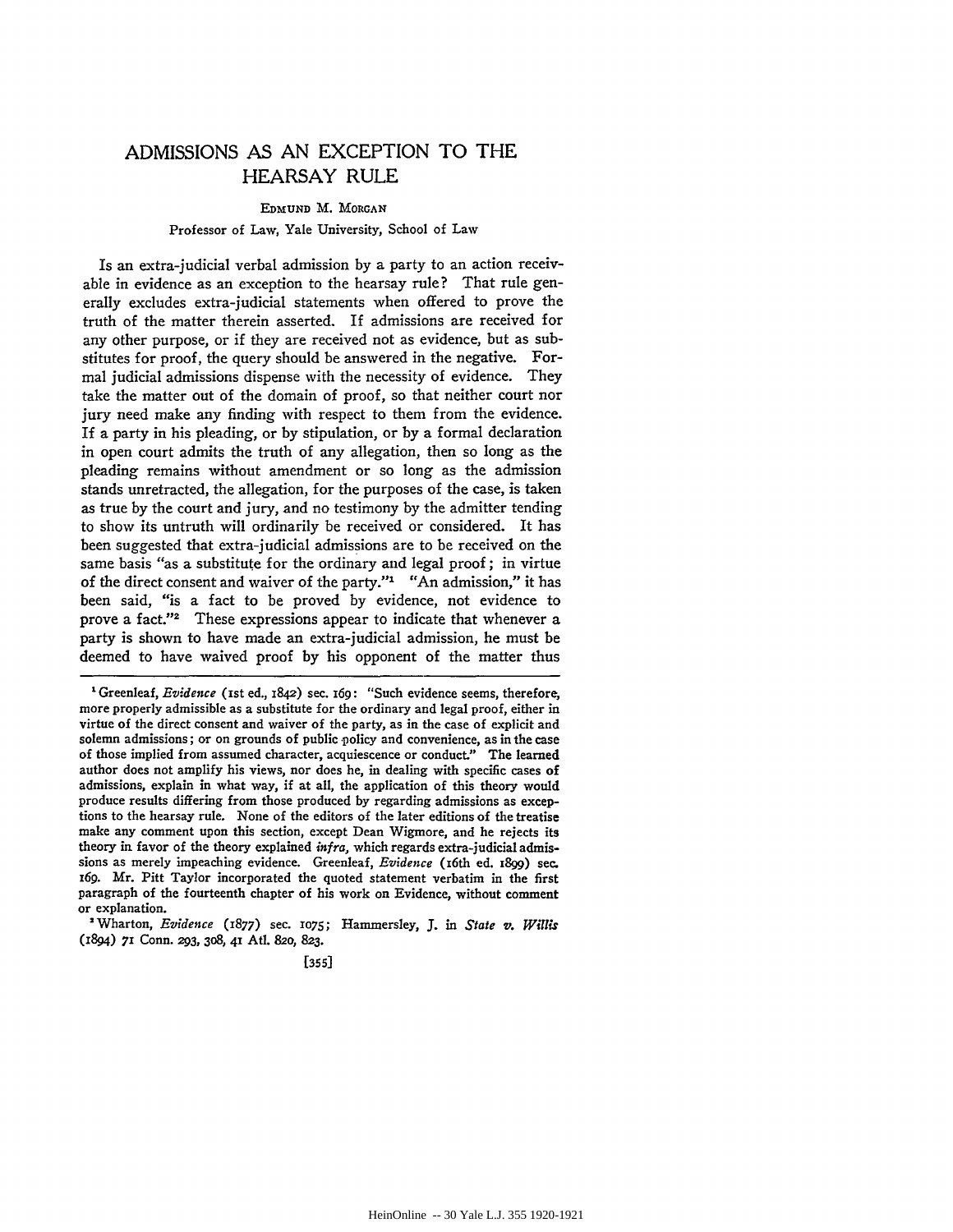admitted. It is possible that they may be taken to mean merely that there may be an extra-judicial waiver of the privilege of requiring the opponent to produce proof of a particular point in issue and that an admission is evidence of such waiver.<sup>3</sup> In either event, when such an admission is offered, it may not properly be received upon the main issue,<sup>4</sup> and in this sense, may properly be said not to be evidence. Upon the subsidiary issue, it is no more hearsay than is testimony of the words used **by** the contracting parties upon an issue as to the terms of an oral contract. Under such a doctrine, if the issue as to admission or waiver results in a finding of admission or waiver, then the matter involved is withdrawn from the realm of controversy; and no evidence upon that particular point is to be received or considered; if the finding is no admission or no waiver, then the matter covered in the alleged admission is still in issue, but the alleged admission may not be considered in arriving at a solution of the issue.

The objection to the foregoing theories is that they find almost no support in the judicial decisions. Extra-judicial admissions are not treated like judicial admissions, as substitutes for proof. No matter how clear may be the proof that the admission was made, it is not conclusive upon the admitter.5 Nor is the issue of waiver of proof considered separately and the admission confined in its operation to this issue. The admission goes to the jury with other evidence, and upon all the evidence the jury finds the facts as to the main issue.<sup>6</sup>

Two theories have been advanced which would recognize admissions as receivable as evidence in the case and yet keep them from running counter to the hearsay rule. The first, rather feebly put forth, is that the admission might be received, not as testimonial, but as circumstantial evidence.7 That is to say, the admission is to be received, not as

'Hammersley **J.** in *State v. Willis, supra* note **2.** It must be remembered that this statement **by** the learned justice was pure dictum. The question before the court was the admissibility of a confession, which had been objected to because involuntary. The term "admission" is applied throughout the opinion to the confession.

*5Heane v. Rogers* (1829, **K.** B.) 9 B. & **C.** *577;* see 2 Wharton, *op. cit.,* sec. **7o77** and cases cited.

**'** Cases cited *infra* note **9.** Greenleaf, *Evidence* (i6th ed., 1899) sec. *i69.*

'See (920) 34 **HARv.** L. REv. **205; I** Wigmore, *Evidence* (19o4) sec. **267.**

356

**<sup>&#</sup>x27;If** the former interpretation is accepted, the extra-judicial admission would seem to to be more potent than the judicial admission, for the latter, when improvidently made, may usually be amended or withdrawn. An extra-judicial verbal admission includes any statement made by a party inconsistent with the position taken by him in the action. It is perfectly clear upon the authorities that extra-judicial admissions are not conclusive upon the admitter, as was necessarily known to both the learned commentators above mentioned. It seems only reasonable, then, to conclude that when they spoke of admissions as a substitute for proof, they must have been using the term, "admission," to express the concept of waiver of proof, and not as designating merely the extra-judicial statement of the admitter.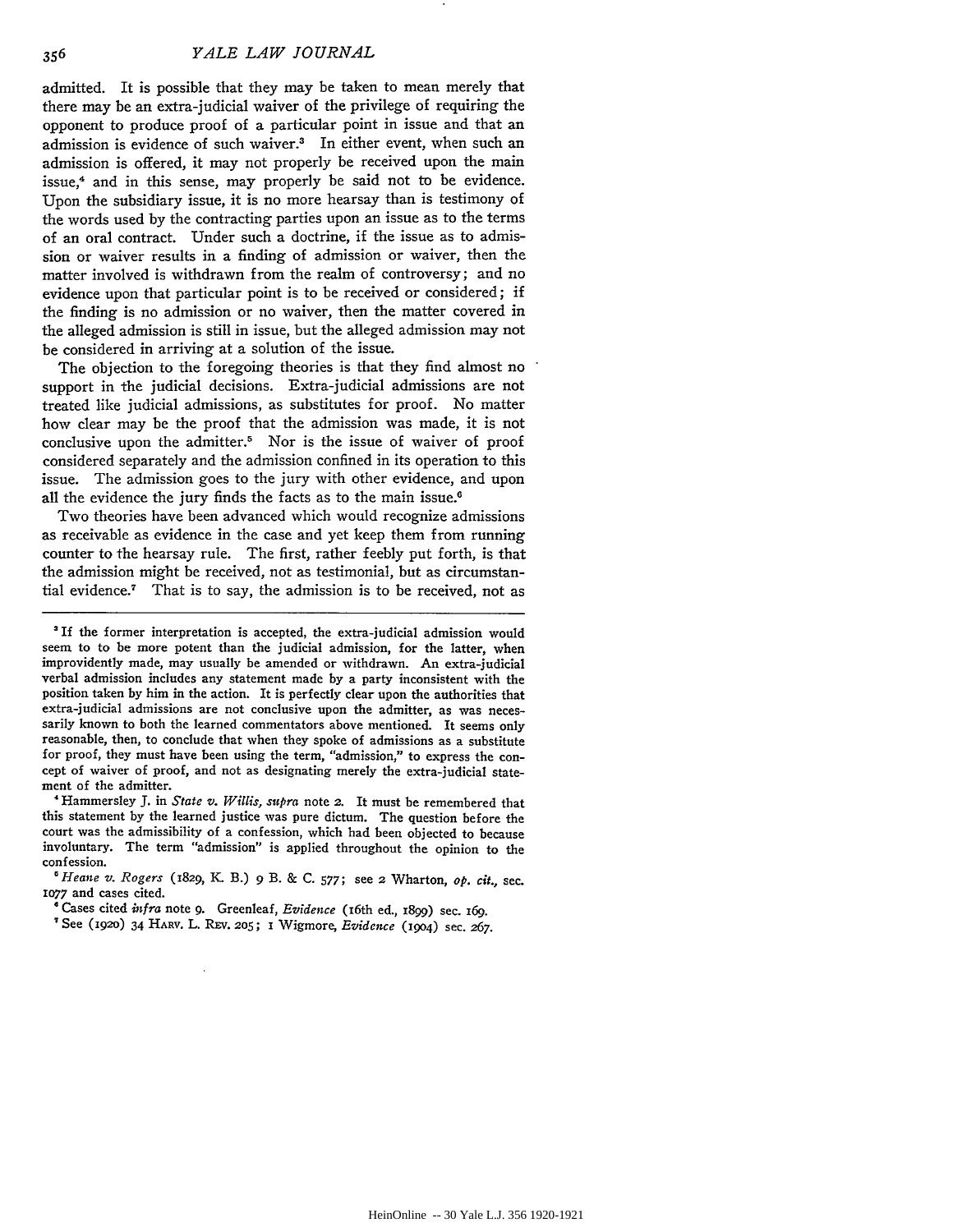357

direct evidence of the facts therein asserted, but as circumstantial evidence indicating a belief of the admitter that the facts are inconsistent with the position he is now taking in the case. In other words, the fact of the utterance of the admission furnishes a basis for an inference as to the state of mirrd of the admitter; this state of mind in turn furnishes the ground for an inference to the facts which produced the state of mind. By this process of double inference, the same conclusion is reached as if the admission had been considered testimonially. It is submitted that such a doctrine is altogether too tenuous for practical application. Imagine attempting to expound it to the average jury!

The other theory is that admissions, properly understood, are offered and received solely to contradict the position taken by the admitter in the action, that their only purpose is to perform the function against a party which prior contradictory statements of a witness perform against the witness. They are received, not to prove the truth of the matter asserted, but to impeach. Their effect is purely destructive.<sup>8</sup> But certainly this contention is contrary to the overwhelming weight of authority. Not only have the courts sharply distinguished between prior contradictory statements of mere witnesses and the admissions of parties, but they have also relied upon admissions as affirmative substantive evidence to sustain a verdict or finding of the truth of the matter admitted, and they have directly and emphatically disapproved instructions to juries to the effect that admissions were to be considered only as impeaching evidence.<sup>9</sup>

*9Hall v. The Bark Emily Banning* (1867) 33 Calif. **522.** The opinion was rendered sustaining an order granting a new trial upon plaintiff's motion. After showing that plaintiff had not been directly impeached in her character as a witness, and that the only conflict in the evidence upon the question of damages was made by plaintiff's extra-judicial admissions, the court said: "The rule is settled beyond all controversy that the admissions or declarations of a party to a suit are admissible against the party making them. When given in evidence, they tend, as does other competent evidence, to prove the fact in issue to which they relate. We do not understand that the result of the permission given by statute to the parties to an action to testify in their own behalf has blended in one the different characters of party and witness, nor obliterated the distinction between admissions of parties against interest and statements out of court contradictory to their testimony at the trial." (This language was not strictly necessary to the decision.)

*Estate of Ricks* (1g9i) i6o Calif. 467, 485, **117 Pac.** 539, 546. Appellant had failed to deny a.statement made to a witness in his presence by his mother to the effect that he would take no further share of certain property. He requested the court to charge that his declarations or admissions could be considered only for the purpose of showing the feelings and relations existing between the parties. The court, in sustaining the trial court's refusal so to instruct, said: "The admissions and declarations against interest of the sole beneficiary are admissible to establish any fact in issue upon the validity of a will which they have a tendency to establish, and are not subject to the limitation appellant claims for them."

*<sup>82</sup>* Wigmore, op. cit., sec. **1048;** Greenleaf, *Evidence* (16 ed., 1899) sec. i69; (1920) 34 HARV. L. **REv. 2o5.**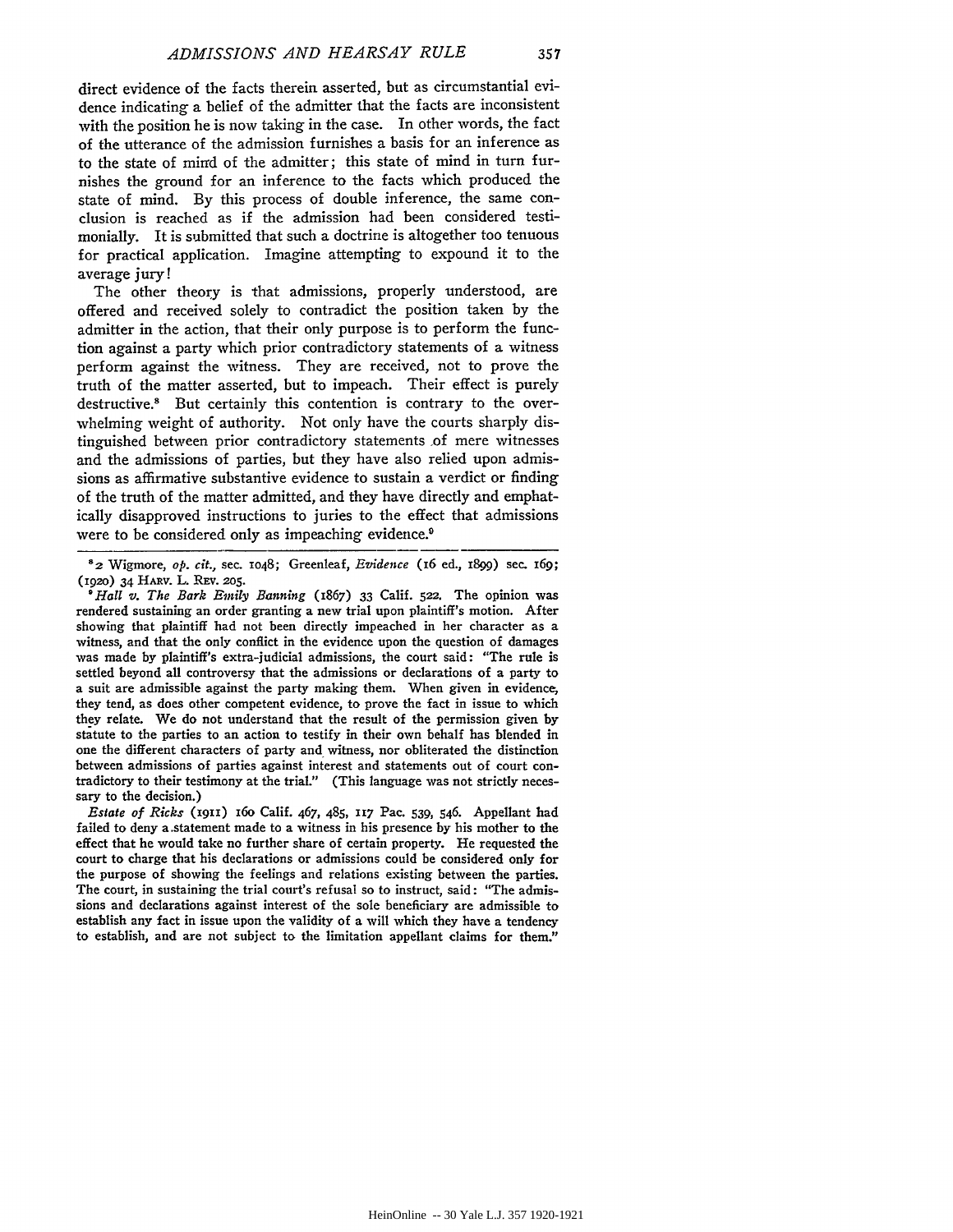The fact, then, is that admissions are not received as substitutes for evidence, nor as evidence merely of a waiver of proof, nor as circumstantial evidence from which by a double inference a conclusion of the truth of the matter admitted may be deduced, nor solely as impeaching or destructive evidence; they are received as evidence of the truth of the matter asserted in them. Prima facie they fall squarely within the prohibition of the rule against hearsay. Are they within any recognized exception?

Courts and text-writers frequently speak of extra-judicial admis-

*Bartlett v. Wilbur* (1879) 53 Md. 485, 497. After holding that an affidavit admitted by the trial court was inadmissible, the court said: "If admissible, however, at all, we agree with the appellants that the court erred in ruling that it could be offered only for the purpose of contradicting the testimony of the plaintiff. There is a wide difference between the declarations of an ordinary witness, a stranger to the suit, and the declarations of a party to 'the record. The former are admissible only for the purpose of impeaching or contradicting the witness, but the latter, being the admissions of the party to the suit, may be offered to prove the truth of the matters thus admitted."

*McManus v. Nichols-Chisholm Lumber Co.* (19o8) **lO5** Minn. 144, 147, **<sup>117</sup>** N. W. **223,** 224. The trial court had charged the jury in substance that prior statements of the plaintiff admitting contributory negligence (which in Minnesota is an affirmative defense) were to be considered only as discrediting testimony. In reversing, the court said: "But in the case of a party such admissions and as evidence tending to establish the fact to which they relate. All admissions by a party, made outside the record, if relevant to the issue, are admissible in evidence, and such evidence has a two-fold effect. It tends, as does other competent evidence, to prove the fact in issue to which the admissions relate, and where they contradict the testimony of the party, the evidence tends to discredit him; or, in other words, such evidence is admissible to prove the fact admitted and to discredit the party."

*Peterson v. Silver Peak* (1914) *37* Nev. 117, I3O, 14o Pac. **Sig,** 524. In holding that the trial court erred in excluding certain extra-judicial admissions of plain-<br>tiff, the court said: "Any voluntary statement that respondent might have made subsequent to the accident as to the cause of the accident, or as to the agencies that brought about the accident, if such were made, might be produced by and from the party or parties to whom such utterances were made, on behalf. of the contention of the appellant that the accident was not brought about by its negligence."

*People v. Casica* (192o) **Igi** App. Div. *376,* 18I *N.* Y. Supp. **855.** The court held that an admission by silence constituted supporting evidence to the unsworn testimony of an eleven year old boy. The statute required supporting evidence to sustain a conviction.

358

*O'Neil v. Redfield* (1913) 158 Iowa 246, 139 N. W. 555. In an action for per-sonal injuries due to an automobile collision, plaintiff offered in evidence a letter written by defendant. In holding that the trial court erred in rejecting it, the court said: "The writer of the letter being a party to the action, its admissibility did not depend upon whether it did or did not tend to impeach his credibility as a witness. It was admissible as his own statement of the facts, in language which is fairly open to the construction that he understood or conceded that the court had stated that an admission was receivable as substantive evidence against the admitter and not merely as discrediting testimony. *Castrer v. C. B. & Q. Ry.* **(1905) 126** Iowa, 58I, 585, IO2 N. W. *499,* **5O.**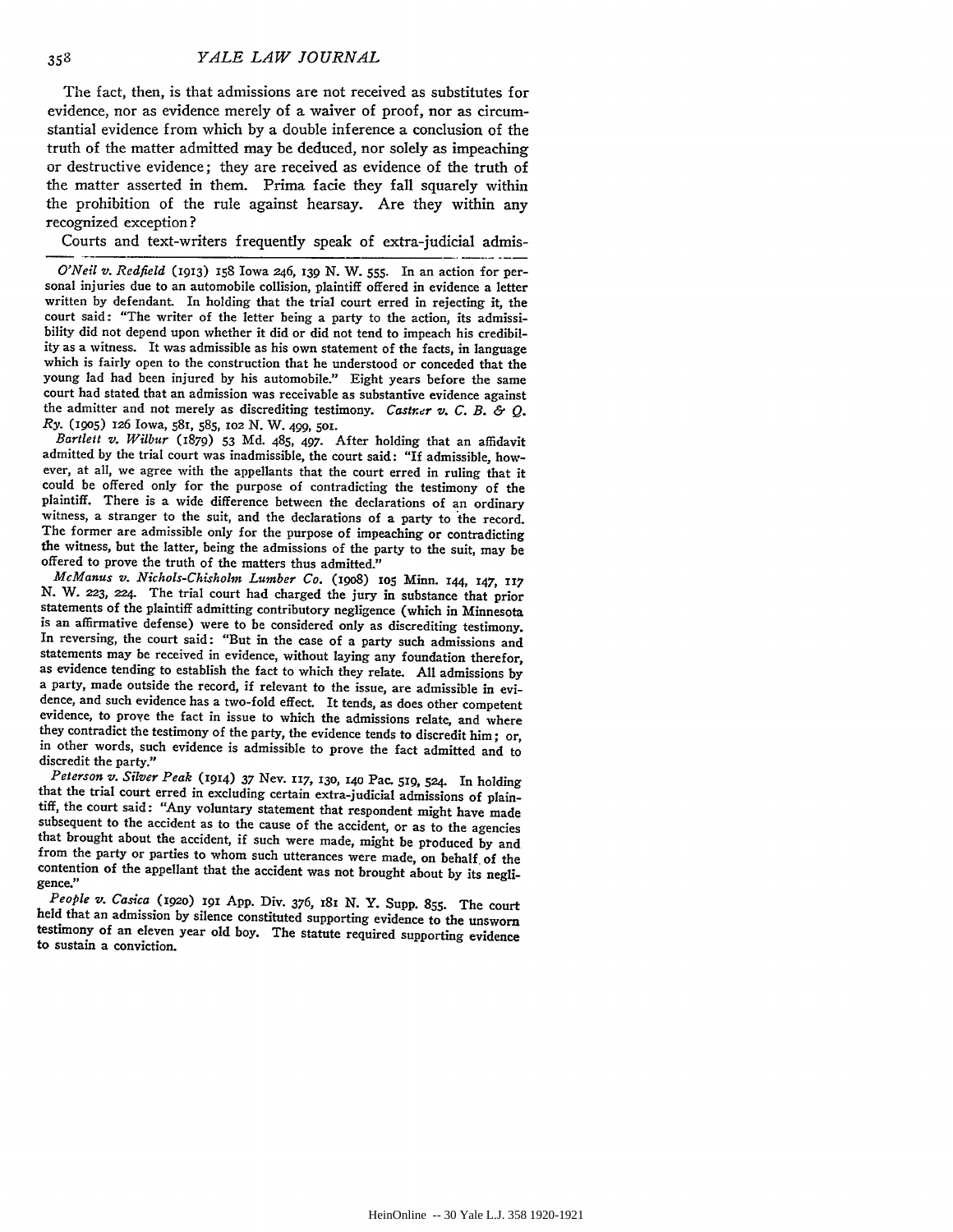sions as declarations against interest,<sup>10</sup> and it has sometimes been assumed that if they are to be received at all as exceptions to the rule against hearsay, they must be brought within the exception of declarations against interest. With this assumption as a starting point, it has been pointed out that they lack the essentials of this exception. They are admitted regardless of whether they were, when made, against the pecuniary or proprietary interest of the admitter, and there is no requirement that the admitter be unavailable. It is next noted that the courts do not insist upon, if they even mention, either of these requisites. **And** the conclusion is deduced that admissions cannot be regarded as exceptions to the hearsay rule and their admissiblity must be explained upon other grounds.<sup>11</sup> The difficulty with this line of reasoning is that it is founded upon a false assumption. Certain it is

*Retter v. Olean Street Railway* (i9o) **14o** App. Div. 667, 125 **N.** Y. Supp. 674. Held, that the trial court erred in limiting the effect of admissions to impeachment. It should have treated them as substantive evidence upon the issue.

*State v. Jonas* (i9o7) 48 Wash. **133, 92** Pac. 8g. An admission of defendant that he had taken improper liberties with prosecutrix was held sufficient corroborative evidence.

*Warder v. Fisher* (i88o) 48 Wis. **338,** 4 *N.* W. **47o.** The court **by** way of dictum said: "The unsworn statements of a mere witness in the case, given in evidence to impeach his credibilty, are not received as evidence to prove either side of the issue in the case, but to cast doubt and suspicion upon the truthfulness of the contradictory statements made **by** the witness under oath; but when the witness who has made the contradictory statements out of court is also a party to the action, such unsworn statements are received, not only for the purpose of attacking the credibility of the sworn statements of the party, but for the purpose of establishing the truth of the unsworn contradictory statements themselves."

*McKewen v. Cotching* (1857) *27* L. **J.** Exch. **41.** In an action for the conversion of a bill of exchange, the only evidence tending to show that it had ever been in the possession or control of defendant was his extra-judicial statement in response to a demand to deliver it up that he could not do so because it had been burned. On a rule for a new trial on the ground that there was no evidence to sustain a verdict for plaintiff, the court held this evidence sufficient.

**13** Halsbury, *Laws of England,* 456: "In civil cases, statements made out of court **by** a party to the proceedings are evidence of the truth of the facts asserted against but not in favor of such party."

"See e **g.** i Phillipps, *Evidence* **(14** Am. ed.) **402.** "The principle on which they are received is founded chiefly on the reasonable presumption in favor of the truth of a statement, when it is against the interest of the person who makes it." It is curious that Wharton, who adopted the theory of Greenleaf that **extra**judicial admissions are substitutes for proof, should say: "It is admissible in evidence, as, *prima facie, a levamen probationis,* but the only ground for its admission is the presumption that a declaration made **by** me against my interest is true."  $2$  Wharton,  $\varphi$ ,  $\varphi$  *cit.*, sec. 1078.<br><sup>11</sup> I Wigmore,  $\varphi$ , *cit.*, sec. 1049. It is submitted that the cases cited in note **9** 

*supra* demonstrate that the courts have not been misled as to the real nature of admissions, and when they use the expression, "declarations against interest," they are fully aware that the exception to the hearsay rule admitting declarations of unavailable declarants against their then pecuniary or proprietary interest is not broad enough to include many admissions.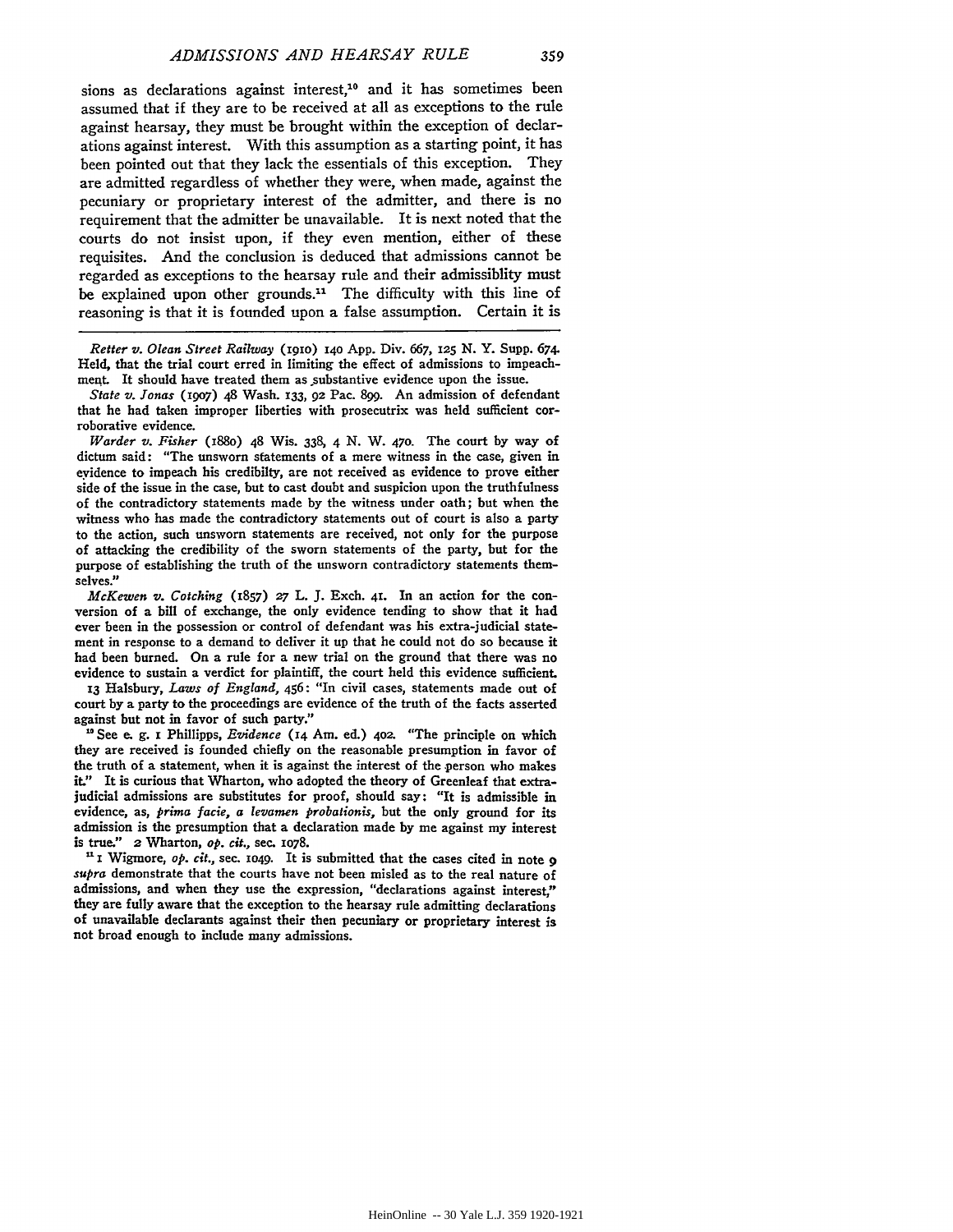that extra-judicial admissions are received in evidence. Equally certain is it that they are received for the purpose of proving the truth of the matter admitted. It is likewise certain that they do not fall within that exception to the rule against hearsay which admits declarations against interest. These are the facts, and from them the conclusion is inevitable that they are received as an exception to the rule against hearsay, and not that they are received on any theory that they are not hearsay.

Is there a justification in principle for such an exception? The substantial reasons usually advanced for the exclusion of hearsay are, that the declarant whose statements are reported in court by the witness is in reality offering the testimony, and that this declarant is not under oath, does not confront the party against whom he is testifying, and is not subject to cross-examination. The danger that the witness may inaccurately report the declarations or may fraudulently modify or fabricate them is sometimes put forward as a supporting reason. That this danger is not and cannot be regarded as controlling is sufficiently shown by the fact that it would preclude all exceptions to the hearsay rule. Morover, it exists to a marked degree in many cases where the hearsay rule is not involved. For example, there is almost as great risk of such inaccuracy and dishonesty where the terms of an oral contract or the words of an alleged slander must be proved, and where the terms of a lost writing are in issue. And in such cases there can be no question of the admissibility of such testimony. Consequently, in those classes of cases where exceptions to the rule against hearsay have been established, the courts have appeared to require only some guaranty of truth in a degree serving the purpose of the oath and cross-examination, and some measure of necessity for resorting to the hearsay. This measure of necessity is found to vary from absolute necessity due to the impossibility of securing the attendance of the declarant in court, to the mere desirability of using the hearsay statement simply because it seems improbable that the declarant, though available, will furnish testimony in court of equal or greater reliability.<sup>12</sup> It is to be further observed that in formulating these requirements, the courts have for their object chiefly the protection of the party against whom the evidence it to be used, rather than the establishment of a rule which automatically eliminates the possibility of false testimony.'3

<sup>&</sup>lt;sup>12</sup> On this question generally, see 2 Wigmore, *op. cit.*, secs. 1362-1365.

<sup>&</sup>lt;sup>13</sup> This is true as to other rules of evidence as well as hearsay. It is made clear by the facts, that the insistence of the courts in the exception for former testimony is upon opportunity for cross-examination rather than upon actual cross-examination; that while the court may, it rarely does, interfere *Sua sponte* to prevent the introduction of incompetent evidence; that the reception of incompetent evidence is never ground for reversal unless objection to it was season-<br>ably made; and that incompetent but relevant evidence, received without objection, is to be considered in determining the sufficiency of admitted evidence to sustain a finding or verdict.